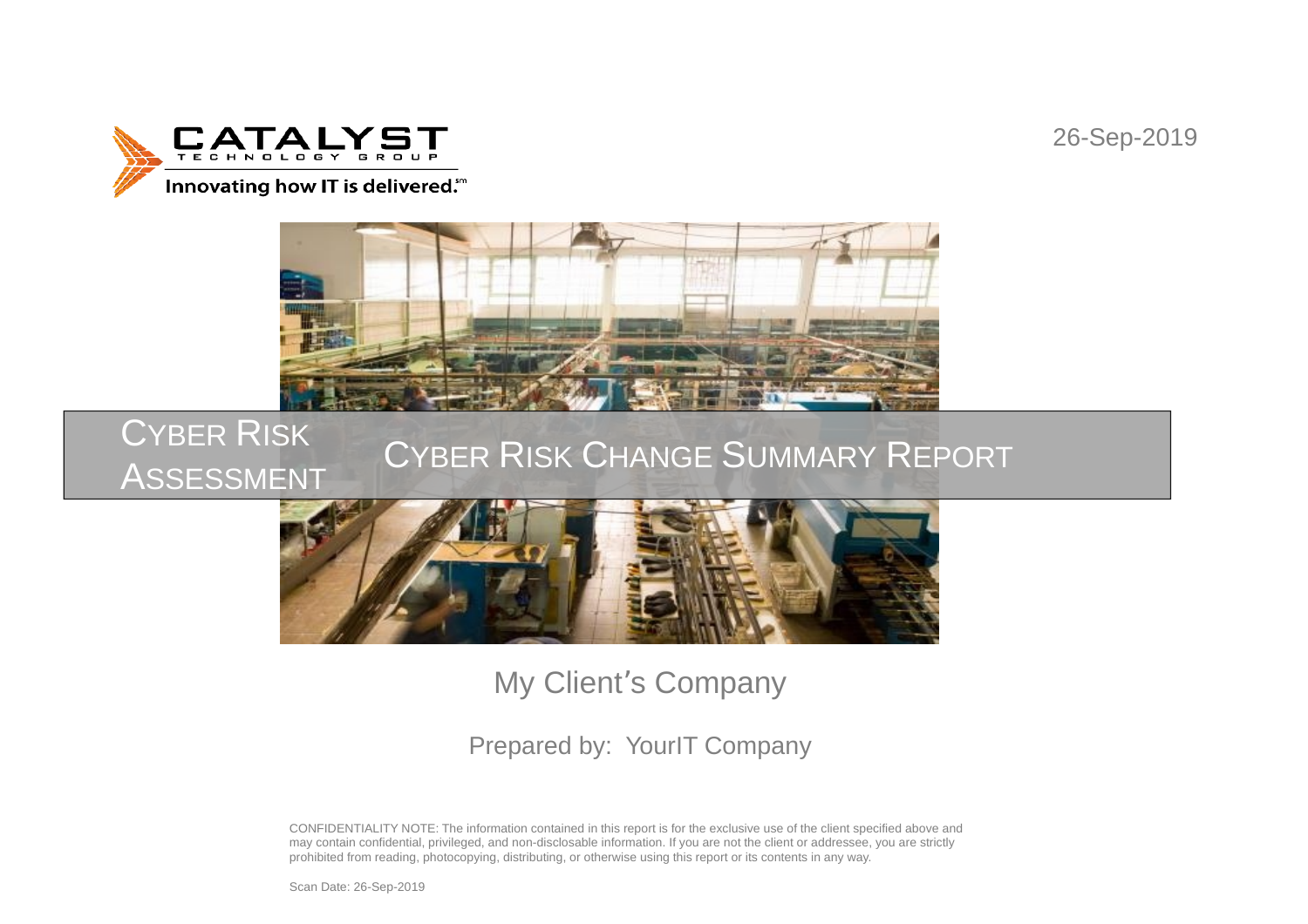

### **Table of Contents**

- 1 Discovery Tasks
- 2 Assessment Summary
- 3 Domain: myclientsnetwork.com
	- 3.1 Domain Controllers
	- 3.2 Users
	- 3.3 Computers in Domain
- 4 Non A/D Devices
- 5 Patch Summary
- 6 External Security Vulnerabilities
- 7 Local Accounts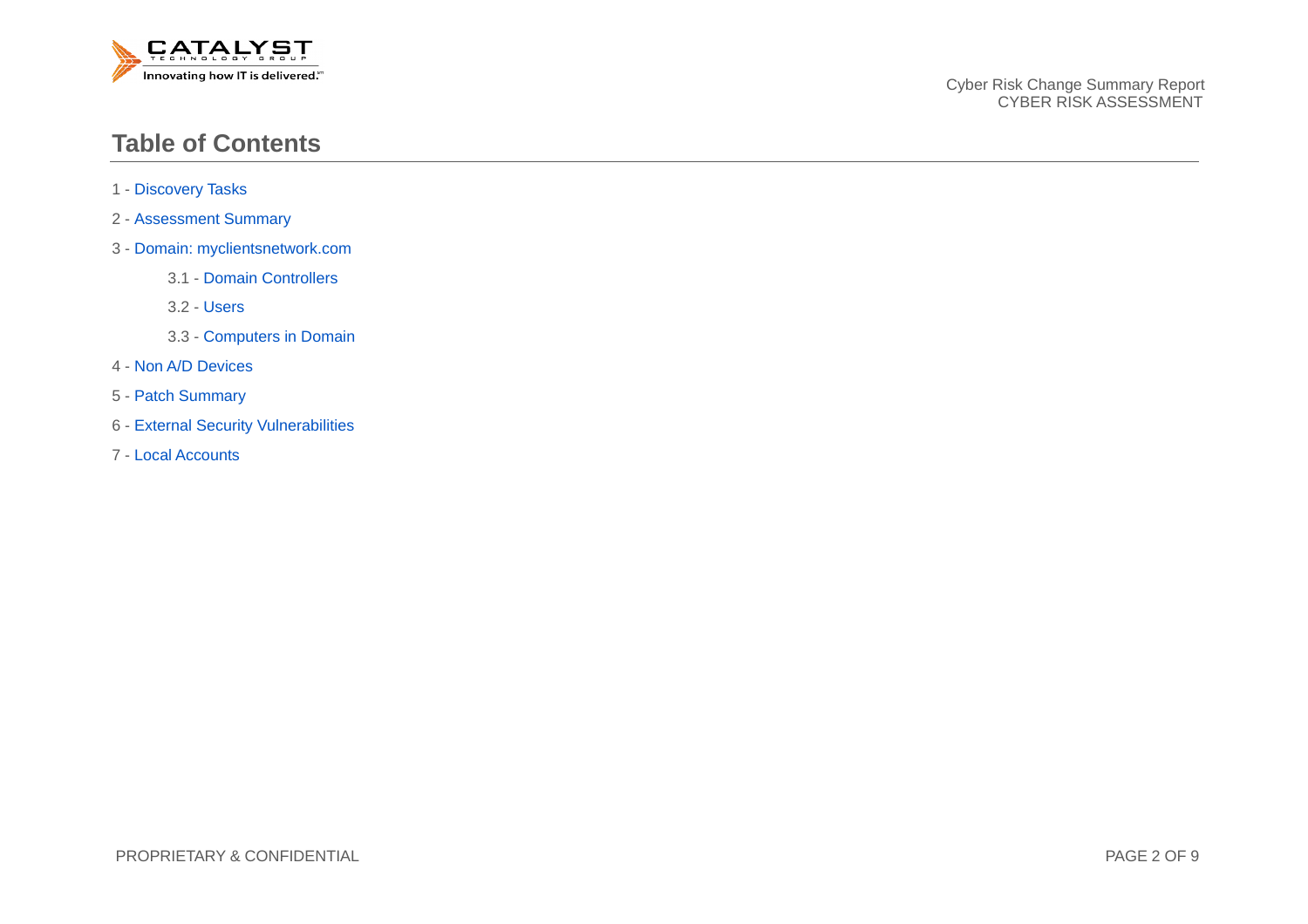

## **1 - Discovery Tasks**

| <b>Task</b>                              | <b>Description</b>                                                                                |
|------------------------------------------|---------------------------------------------------------------------------------------------------|
| <b>Detect Domain Controllers</b>         | Identifies domain controllers and online status.                                                  |
| <b>User Analysis</b>                     | Lists the users in AD, status, and last login/use, which helps identify potential security risks. |
| <b>Detect Local Accounts</b>             | Detects local accounts on computer endpoints.                                                     |
| Detect Added or Removed Computers        | Lists computers added or removed from the Network since the last assessment.                      |
| Network Discovery for Non-A/D Devices    | Lists the non-Active Directory devices responding to network requests.                            |
| <b>Missing Security Updates.</b>         | Identifies computers missing security updates.                                                    |
| <b>External Security Vulnerabilities</b> | Lists the security holes and warnings from External Vulnerability Scan.                           |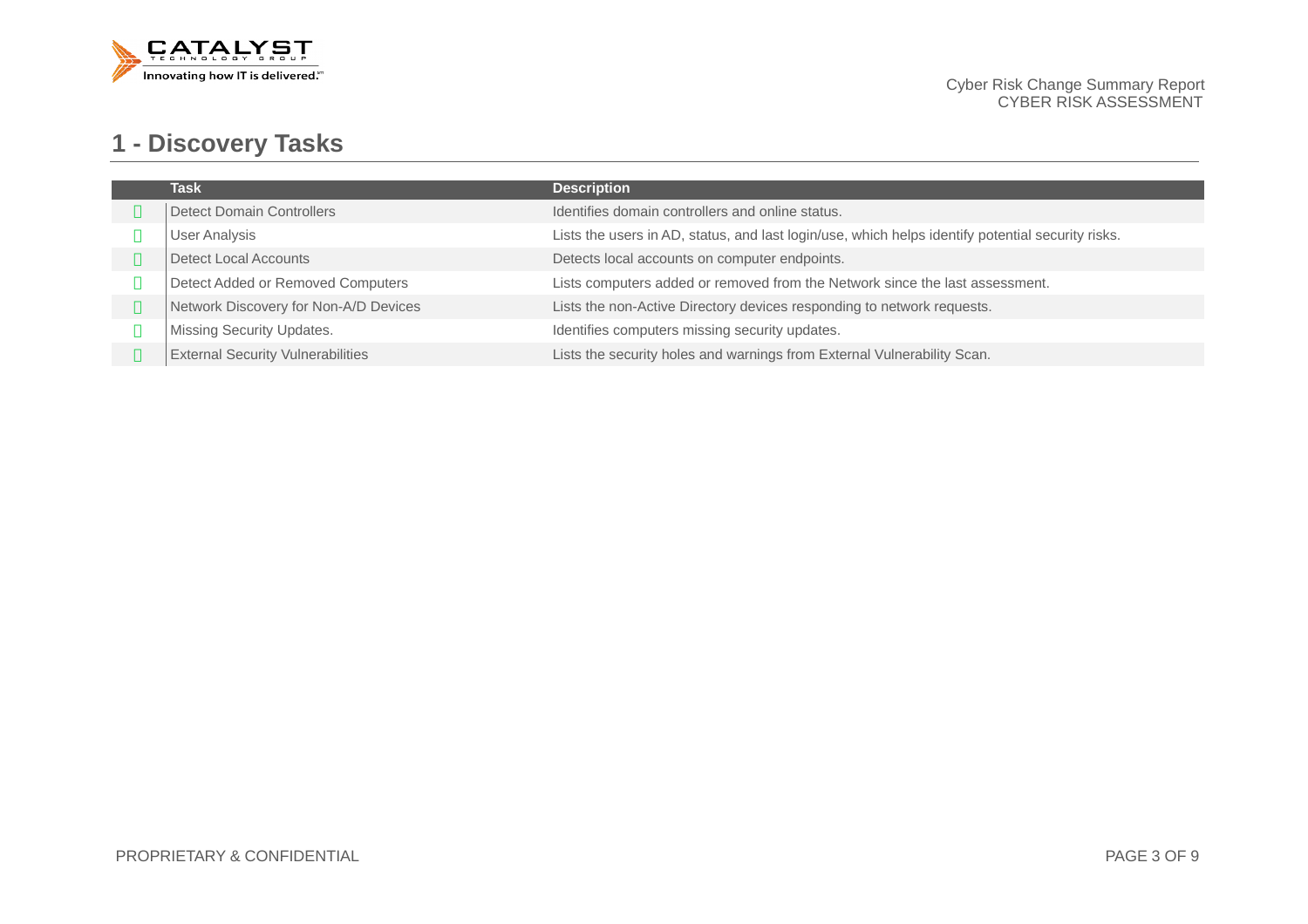

## **2 - Assessment Summary**

| <b>Domain</b>                                               | <b>Previous</b>       | <b>Current</b>       | Change                        |
|-------------------------------------------------------------|-----------------------|----------------------|-------------------------------|
| <b>Domain Controllers</b>                                   | $\overline{2}$        | $\overline{2}$       | $\mathbf 0$                   |
| Number of Organizational Units                              | 11                    | 11                   | $\circ$                       |
|                                                             |                       |                      |                               |
| <b>Users</b><br># Enabled                                   | <b>Previous</b><br>32 | <b>Current</b><br>32 | Change<br>$\mathsf{O}\xspace$ |
| Last Login within 30 days                                   | 9                     | 10                   | $+1$                          |
|                                                             |                       |                      |                               |
| Last Login older than 30 days                               | 23                    | 22                   | $-1$                          |
| # Disabled                                                  | $\overline{2}$        | $\overline{2}$       | $\mathbf 0$                   |
| Last Login within 30 days                                   | $\overline{0}$        | $\overline{0}$       | $\mathbf{0}$                  |
| Last Login older than 30 days                               | $\overline{c}$        | $\overline{2}$       | $\Omega$                      |
| <b>Local Accounts</b>                                       | <b>Previous</b>       | <b>Current</b>       | Change                        |
| # Enabled                                                   | 58                    | 56                   | $-2$                          |
| Last Login within 30 days                                   | 29                    | 29                   | $\mathbf 0$                   |
| Last Login older than 30 days                               | 29                    | 27                   | $-2$                          |
| # Disabled                                                  | 111                   | 109                  | $-2$                          |
| Last Login within 30 days                                   | 15                    | 15                   | $\mathbf{0}$                  |
| Last Login older than 30 days                               | 96                    | 94                   | $-2$                          |
|                                                             |                       |                      |                               |
| <b>Active Directory Computers</b><br><b>Total Computers</b> | <b>Previous</b><br>35 | <b>Current</b><br>35 | Change<br>$\overline{0}$      |
| Last Login within 30 days                                   | 35                    | 35                   | $\mathbf{0}$                  |
|                                                             |                       |                      |                               |
| Last Login older than 30 days                               | $\overline{0}$        | $\circ$              | $\overline{0}$                |
| Windows 10 Enterprise                                       | 15                    | 15                   | $\mathbf 0$                   |
| Windows 10 Enterprise 2015 LTSB                             | $\mathbf 1$           | $\mathbf 1$          | $\overline{0}$                |
| Windows 10 Enterprise N                                     | $\mathbf 1$           | 1                    | $\Omega$                      |
| Windows 10 Pro                                              | $\overline{2}$        | $\mathbf{2}$         | $\mathbf{0}$                  |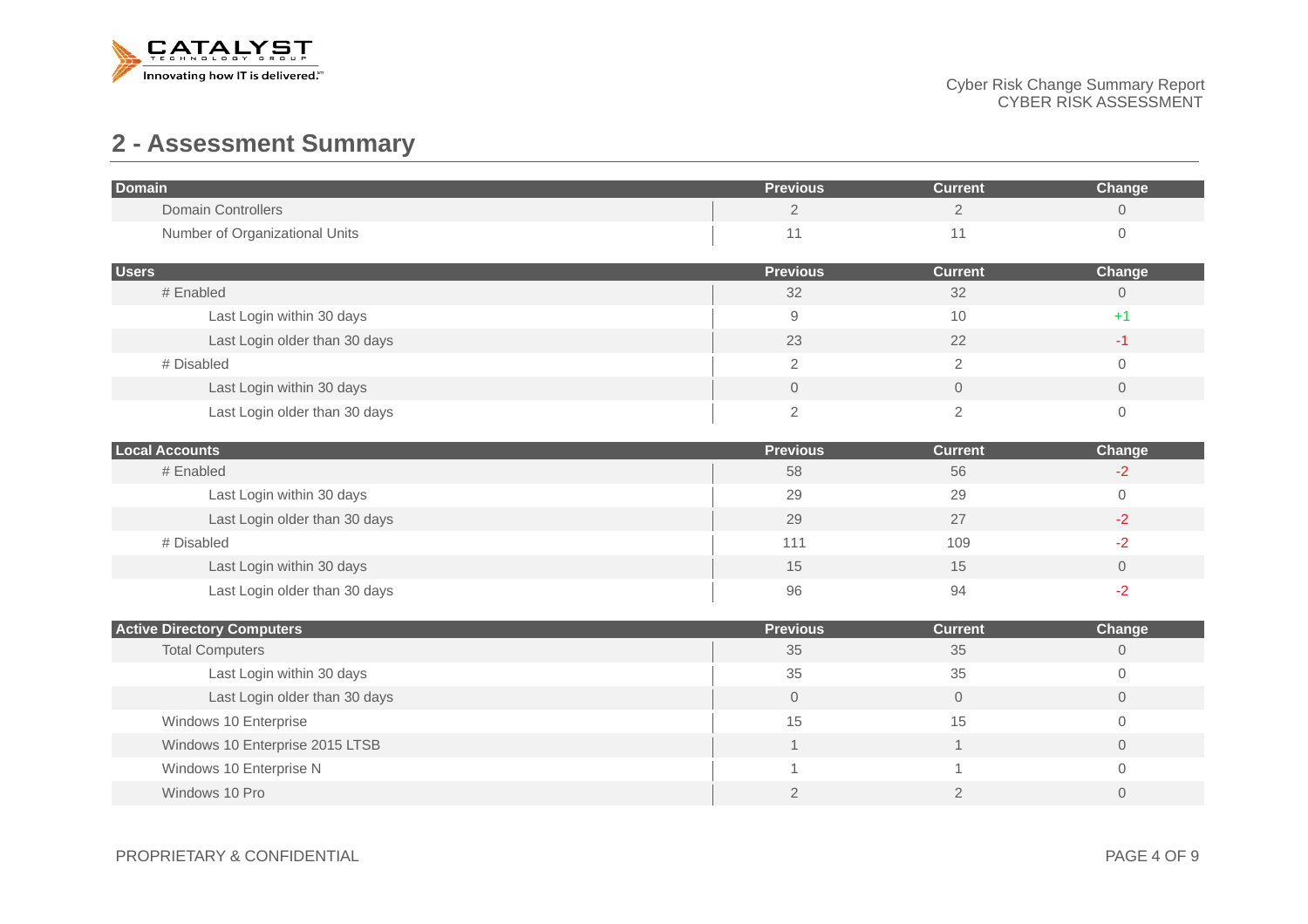

Cyber Risk Change Summary Report CYBER RISK ASSESSMENT

| <b>Active Directory Computers</b>       | <b>Previous</b> | <b>Current</b> | Change |
|-----------------------------------------|-----------------|----------------|--------|
| Windows 7 Professional                  |                 |                |        |
| Windows 8.1 Pro                         |                 |                |        |
| Windows Server 2012 R2 Standard         |                 |                |        |
| Windows Server 2012 Standard Evaluation |                 |                |        |
| Windows Server 2016 Standard            |                 |                |        |

| <b>Non-A/D Computers</b>      | <b>Previous</b> | <b>Current</b> | Change |
|-------------------------------|-----------------|----------------|--------|
| <b>Total Computers</b>        |                 |                |        |
| Last Login within 30 days     |                 |                |        |
| Last Login older than 30 days |                 |                |        |

| <b>Miscellaneous</b>                    | <b>Previous</b> | Current | Change |
|-----------------------------------------|-----------------|---------|--------|
| Non-A/D Systems                         |                 |         |        |
| External Network Security (High Risk)   |                 |         |        |
| External Network Security (Medium Risk) |                 |         |        |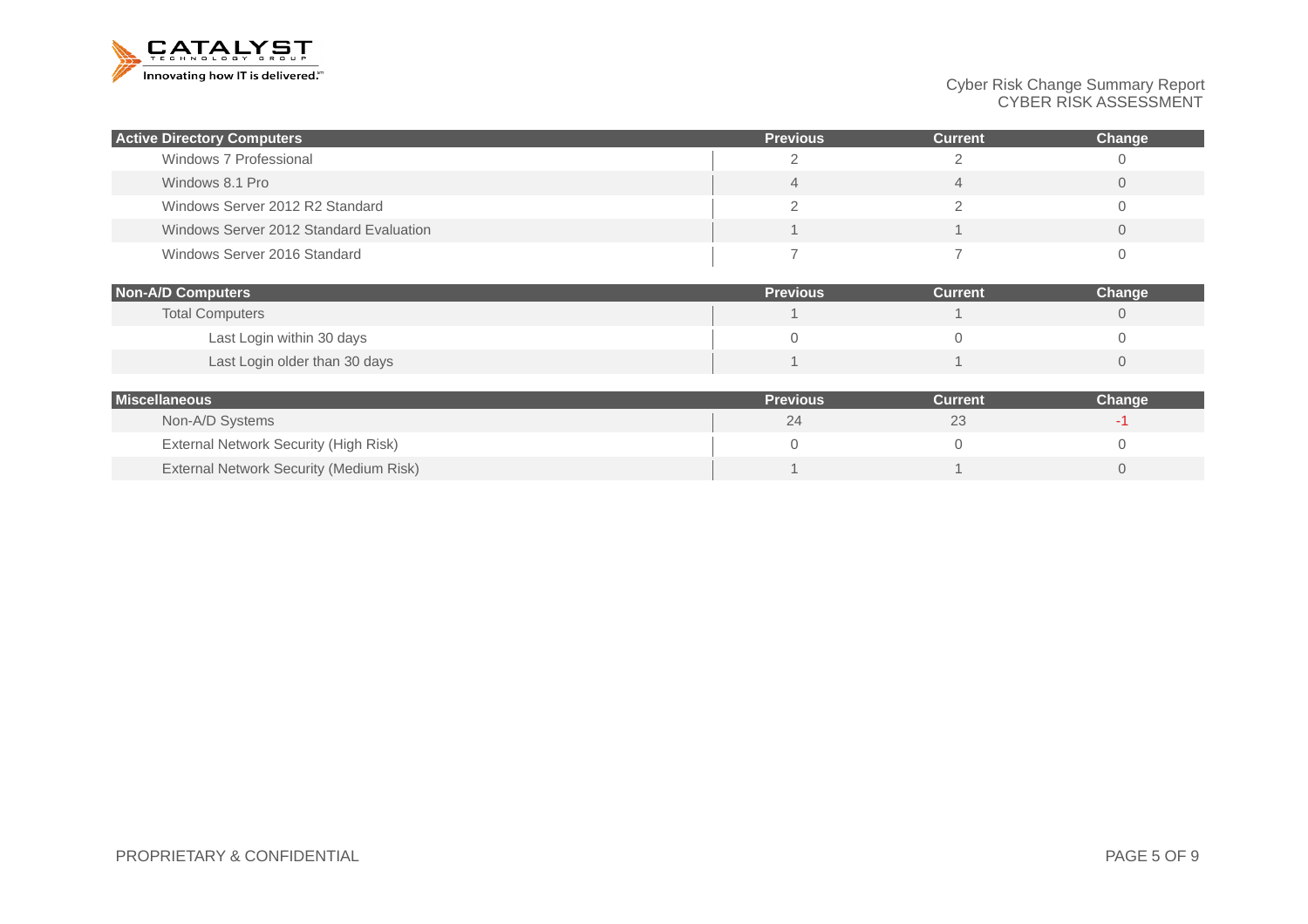

### **3 - myclientsnetwork.com**

#### **3.1 - Domain Controllers**

There is 2 domain controllers:

*No Change*

#### **3.2 - Users**

34 total users

*No Change*

#### **3.3 - Computers in Domain**

*No Change*

### **4 - Non A/D Devices**

*No Change*

### **5 - Patch Summary**

This section contains the patching status of computers determined through the Microsoft Baseline Security Analyzer and Windows Update. MBSA gathers data through a remote scan and looks primarily for Security Updates. Windows Update checks the local computer for all non-hidden updates. Missing updates in both areas are highlighted in red. Security and critical updates are bolded.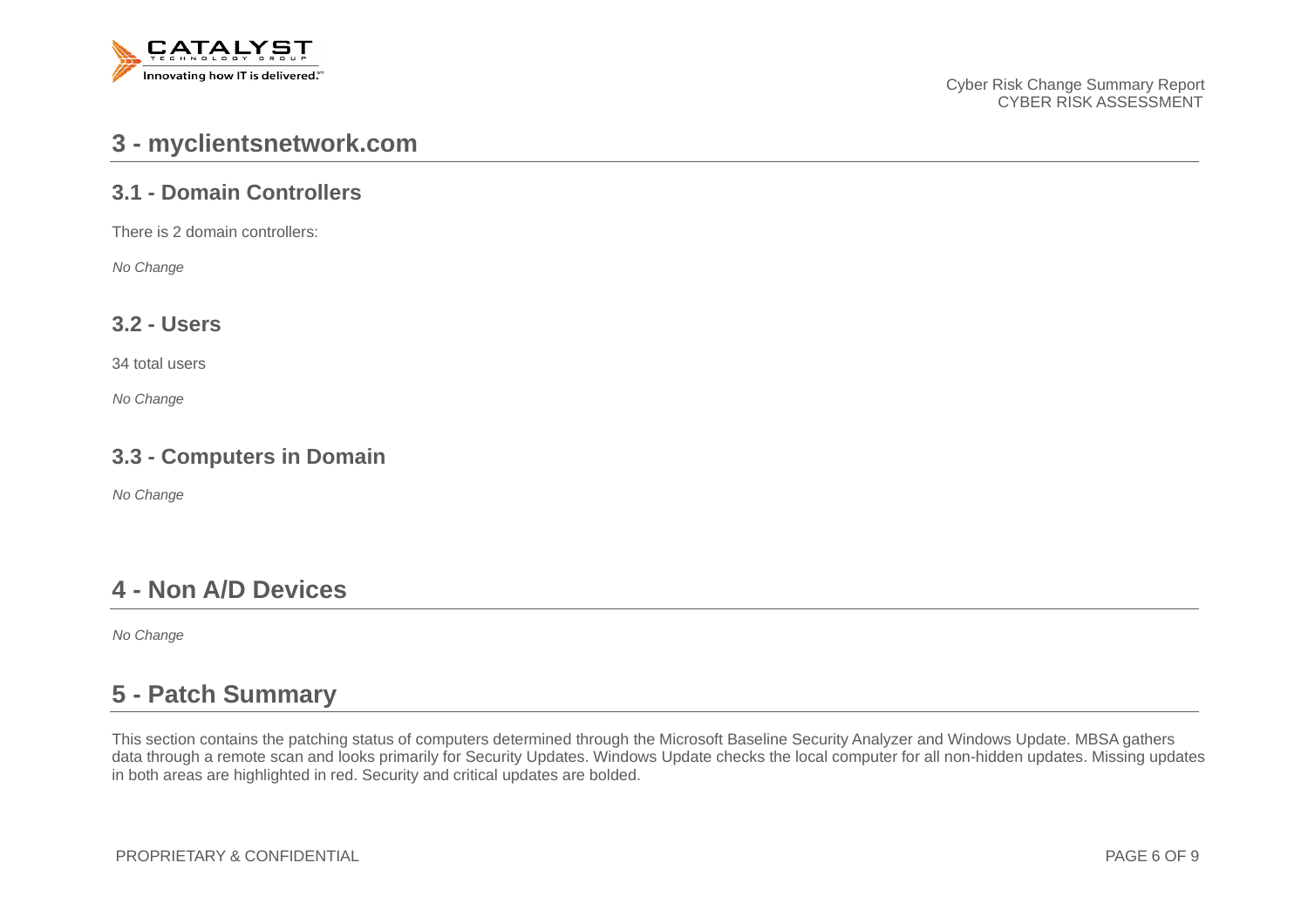

## **Windows Updates**

| <b>IP Address</b> | <b>Computer Name</b> | <b>Issue</b>                                                              | <b>Result</b>         | <b>Assessment</b>               |
|-------------------|----------------------|---------------------------------------------------------------------------|-----------------------|---------------------------------|
| 176.16.1.14       | APPSVR01             | Definition Updates, Windows Defender                                      | Failed (non-critical) | 1 update is missing.            |
|                   |                      | Updates, Windows Server 2016                                              | Failed (non-critical) | 1 update is missing.            |
| 176.16.1.142      | BDR01                | Drivers, Windows Server 2016 and Later<br><b>Servicing Drivers</b>        | Failed (non-critical) | 6 updates are missing.          |
|                   |                      | Updates, Windows Server 2016                                              | Failed (non-critical) | 2 updates are missing.          |
| 176.16.1.12       | <b>DCCTLR01</b>      | Definition Updates, Windows Defender                                      | Failed (non-critical) | 1 update is missing.            |
|                   |                      | Updates, Windows Server 2016                                              | Failed (non-critical) | 1 update is missing.            |
| 176.16.1.13       | DCCTLR02             | Definition Updates, Windows Defender                                      | Failed (non-critical) | 2 updates are missing.          |
|                   |                      | Updates, Windows Server 2016                                              | Failed (non-critical) | 1 update is missing.            |
| 176.16.1.116      | <b>DSKPC-09UPSPO</b> | <b>Security Updates</b>                                                   | Failed (non-critical) | 1 security update is missing.   |
|                   |                      | Security Updates, Windows 10, version Failed (critical)<br>1903 and later |                       | 2 security updates are missing. |
|                   |                      | Updates, Windows 10, version 1903 and<br>later                            | Failed (non-critical) | 1 update is missing.            |
| 176.16.1.124      | DSKPC-191IJQL        | Updates, Windows 10, version 1903 and<br>later                            | Failed (non-critical) | 1 update is missing.            |
| 176.16.1.104      | <b>DSKPC-4PF2ICP</b> | Updates, Windows 10, version 1903 and<br>later                            | Failed (non-critical) | 1 update is missing.            |
| 176.16.1.24       | DSKPC-534MS45        | Updates, Windows 10, version 1903 and<br>later                            | Failed (non-critical) | 1 update is missing.            |
| 176.16.1.22       | DSKPC-85BJGJT        | Updates, Windows 10, version 1903 and<br>later                            | Failed (non-critical) | 1 update is missing.            |
| 176.16.1.119      | <b>DSKPC-BDJFFLG</b> | Definition Updates, Windows Defender                                      | Failed (non-critical) | 1 update is missing.            |
|                   |                      | Updates, Windows 10, version 1903 and<br>later                            | Failed (non-critical) | 1 update is missing.            |
| 176.16.1.19       | DSKPC-F0M1O27        | Updates, Windows 10, version 1903 and<br>later                            | Failed (non-critical) | 1 update is missing.            |
| 176.16.1.106      | <b>DSKPC-F6CKERQ</b> | Updates, Windows 10, version 1903 and<br>later                            | Failed (non-critical) | 1 update is missing.            |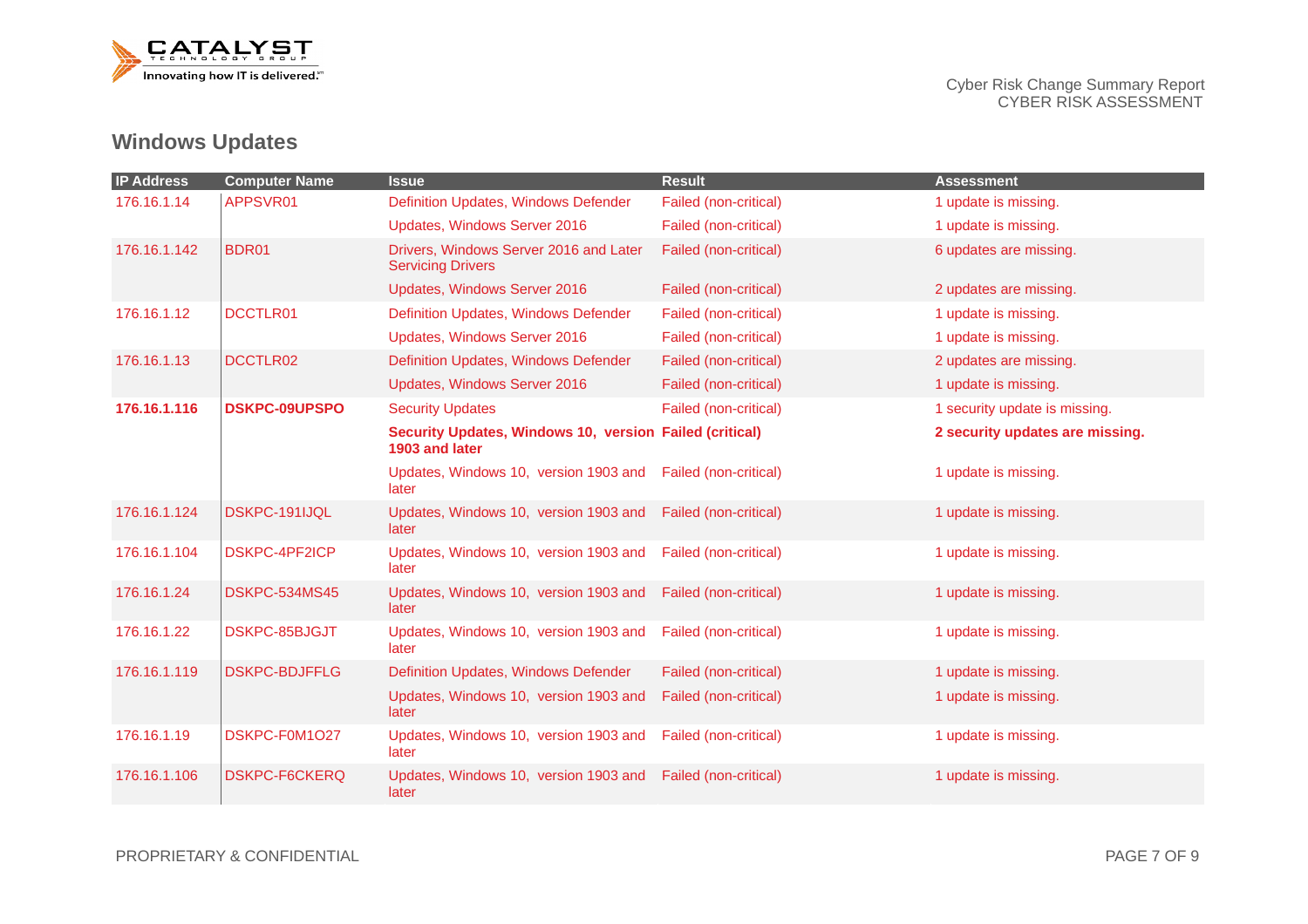

Cyber Risk Change Summary Report CYBER RISK ASSESSMENT

| <b>IP Address</b> | <b>Computer Name</b> | <b>Issue</b>                                                     | <b>Result</b>         | <b>Assessment</b>      |
|-------------------|----------------------|------------------------------------------------------------------|-----------------------|------------------------|
| 176.16.1.100      | DSKPC-HN95P9Q        | Updates, Windows 10, version 1903 and<br>later                   | Failed (non-critical) | 1 update is missing.   |
| 176.16.1.146      | <b>DSKPC-LIFRCFU</b> | Updates, Windows 10, version 1903 and<br>later                   | Failed (non-critical) | 1 update is missing.   |
| 176.16.1.144      | DSKPC-MA551PF        | Definition Updates, Windows Defender                             | Failed (non-critical) | 1 update is missing.   |
|                   |                      | Updates, Windows 10, version 1903 and<br>later                   | Failed (non-critical) | 1 update is missing.   |
| 176.16.1.120      | <b>DSKPC-MJOD0L9</b> | Updates, Windows 10, version 1903 and<br>later                   | Failed (non-critical) | 1 update is missing.   |
| 176.16.1.112      | DSKPC-RB3LBP3        | Definition Updates, Windows Defender                             | Failed (non-critical) | 1 update is missing.   |
| 176.16.1.20       | DSKPC-U1K3NAF        | Definition Updates, Windows Defender                             | Failed (non-critical) | 2 updates are missing. |
|                   |                      | Updates, Windows 10, version 1903 and<br>later                   | Failed (non-critical) | 1 update is missing.   |
| 176.16.1.15       | EXCHSVR01            | Definition Updates, MS Security Essentials Failed (non-critical) |                       | 1 update is missing.   |
|                   |                      | Updates, Windows Server 2012 R2                                  | Failed (non-critical) | 2 updates are missing. |
| 176.16.1.16       | FSVR01               | Definition Updates, Windows Defender                             | Failed (non-critical) | 1 update is missing.   |
|                   |                      | Updates, Windows Server 2016                                     | Failed (non-critical) | 1 update is missing.   |
| 176.16.1.17       | SQLSVR01             | Updates, Windows Server 2012 R2                                  | Failed (non-critical) | 2 updates are missing. |
| 176.16.1.21       | SQLSVR02             | Definition Updates, Windows Defender                             | Failed (non-critical) | 1 update is missing.   |
|                   |                      | Feature Packs, Silverlight                                       | Failed (non-critical) | 1 update is missing.   |
|                   |                      | Microsoft SQL Server 2016, Service Packs Failed (non-critical)   |                       | 1 update is missing.   |
| 176.16.1.102      | WRKSTN10-1           | Updates, Windows 10, version 1903 and<br>later                   | Failed (non-critical) | 1 update is missing.   |
| 176.16.1.108      | WRKSTN10-2           | Updates, Windows 10, version 1903 and<br>later                   | Failed (non-critical) | 1 update is missing.   |
| 176.16.1.113      | <b>WRKSTN10-3</b>    | Updates, Windows 10, version 1903 and<br>later                   | Failed (non-critical) | 1 update is missing.   |
| 176.16.1.114      | WRKSTN10-4           | Updates, Windows 10, version 1903 and<br>later                   | Failed (non-critical) | 1 update is missing.   |
| 176.16.1.111      | <b>WRKSTN7-1</b>     | no issues                                                        | Passed                | No updates missing.    |